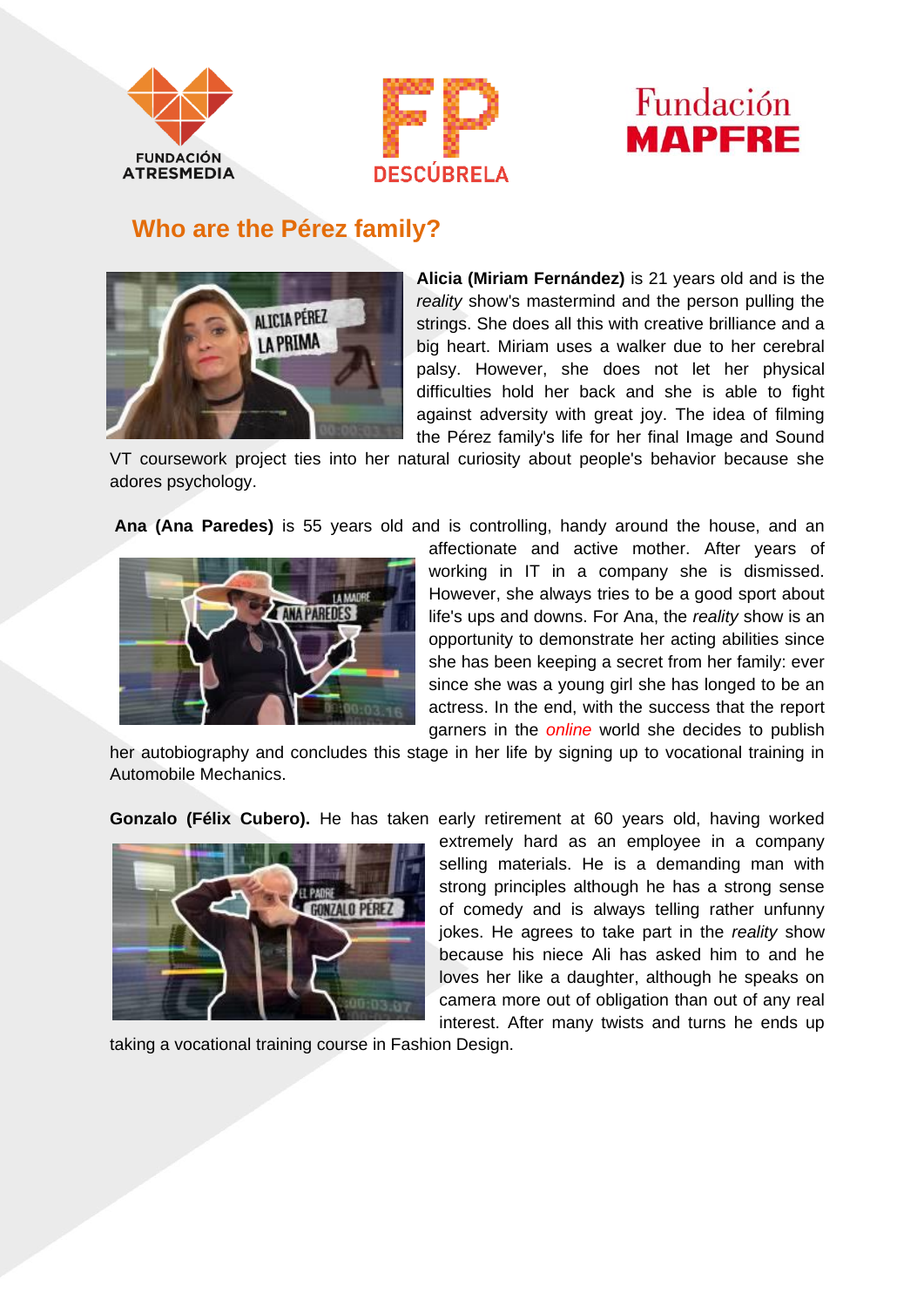



## Fundación **MAPFRE**

**Beatriz (Alba Pérez)** is Gonzalo and Ana's eldest daughter. With an Economics degree, at 27 years old she has just got back from London armed with two masters' degrees. On her return



she is extremely sure of herself and is ready to take on the world although this is not how things turn out. Spain is not experiencing its best moment economically-speaking and no one hires her despite all her efforts to find employment. At this point she is forced to face reality head on. *Having innumerable academic qualifications* does not automatically lead to finding a job. Given the situation, she ends up accepting work as a pizza

delivery worker.



**Quique (Diego Mateo)** is about to turn 18 and he is the youngest child of the family. He is unsure of what path to take in life and since he likes to impress people and show off he has had a YouTube channel for a while now where he creates content about himself. He currently broadcasts live and has an average of 30 followers. He is not particularly academically gifted and does not plan to study a degree but he

has blind faith in his Youtuber career. To make matters worse, his girlfriend has left him for his best friend.

**'Descubre la FP'. Since 2015, the** ATRESMEDIA Foundation and **Fundación MAPFRE** have been working to encourage Vocational Training through **'Descubre la FP',** an initiative intended to spread the word and boost vocational training in Spain, showing it to be an interesting and attractive option. Aware of the wide range of educational possibilities offered by VT studies, and their potential to contribute to boosting youth employment levels, both foundations are jointly developing promotional campaigns on television, radio and multimedia as well as studies and various initiatives to promote this specific kind of education. Notable among their lines of work is the website **descubrelafp.org,** an attractive, easy-to-browse web page with useful content for students, their families and counselors.

The purpose of the **ATRESMEDIA Foundation**, established in 2005, is to ensure that children and adolescents have the necessary support for their well-being and education, as well as raising social awareness about their rights, needs and interests. The three priority areas they work on are: the 'humanization of children's hospitals', the 'normalization of disability' and 'educational improvement'. This last goal aims to contribute to giving credit to the role of the teacher, promote VT and bring education and society closer together.